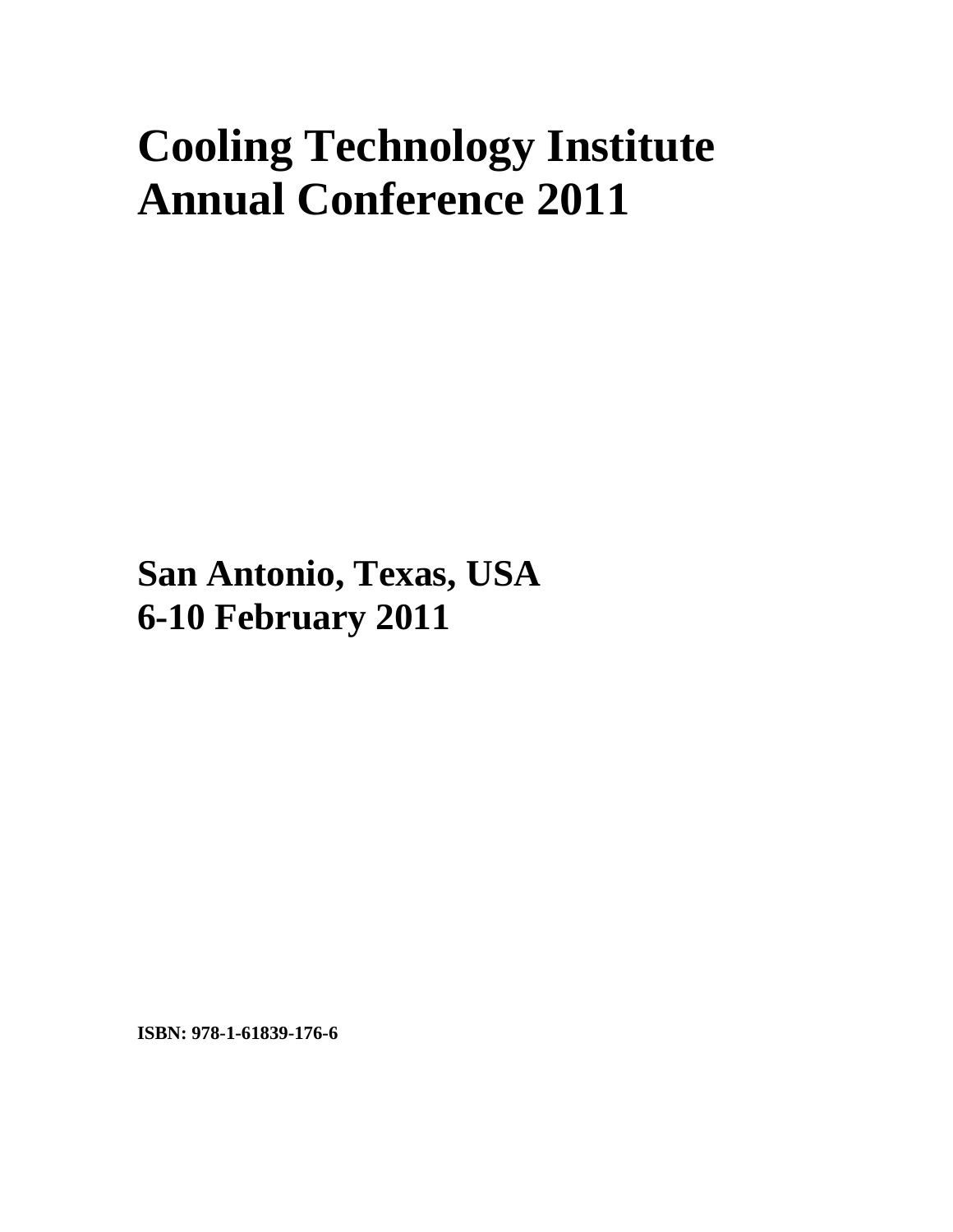**Printed from e-media with permission by:** 

Curran Associates, Inc. 57 Morehouse Lane Red Hook, NY 12571



**Some format issues inherent in the e-media version may also appear in this print version.** 

Copyright© (2011) by the Cooling Technology Institute All rights reserved.

Printed by Curran Associates, Inc. (2011)

For permission requests, please contact the Cooling Technology Institute at the address below.

Cooling Technology Institute PO Box 73383 Houston, TX 77273-3383

Phone: (281) 583-4087 Fax: (281) 537-1721

vmanser@cti.org

## **Additional copies of this publication are available from:**

Curran Associates, Inc. 57 Morehouse Lane Red Hook, NY 12571 USA Phone: 845-758-0400 Fax: 845-758-2634 Email: curran@proceedings.com Web: www.proceedings.com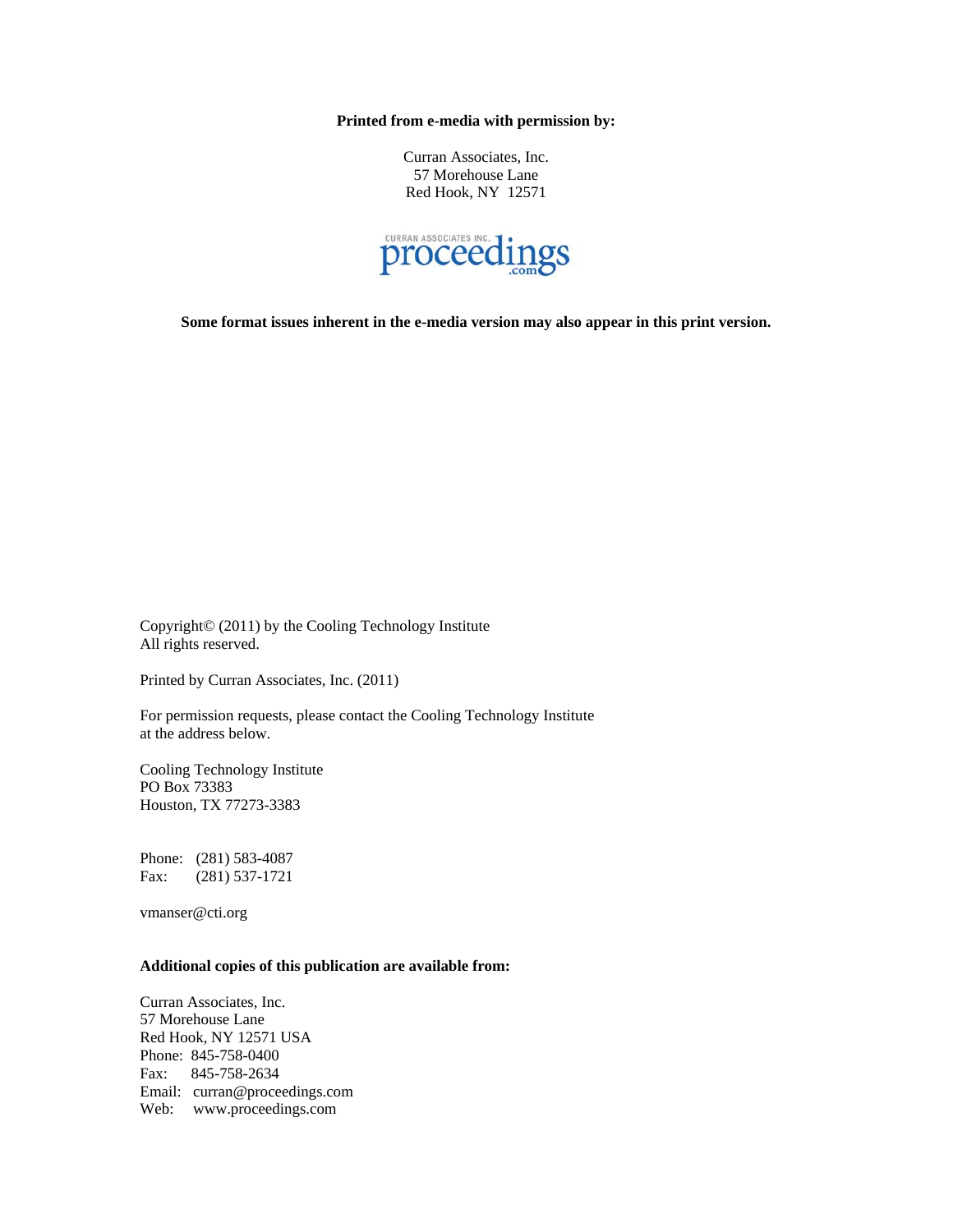## **TABLE OF CONTENTS**

| Robbie McElveen, Bill Martin                                                                                                        |  |
|-------------------------------------------------------------------------------------------------------------------------------------|--|
| Allen Wilson                                                                                                                        |  |
| Robert Giammaruti                                                                                                                   |  |
| An Improved Method for Calculating Calcium Carbonate Deposition on Heat Transfer Surfaces 26<br>Michael Coughlin                    |  |
| Structural Integrity of Hyperbolic Cooling Towers in Seismic Zones During Concrete Veil Repair 42<br>Narendra Gosain, Farouk Mahama |  |
| Robert J. Ferguson                                                                                                                  |  |
| Hossein Akhavi                                                                                                                      |  |
| Janet E. Stout, Scott M. Duda, Radisav D. Vidic                                                                                     |  |
| <b>Robert Simmons</b>                                                                                                               |  |
| William E. Pearson II                                                                                                               |  |
| Jan Cizek, Ludmila Novakova                                                                                                         |  |
| The Progression of Automation and Process Control for the Management of Open Cooling Water                                          |  |
| Kevin Milici, Gary E. Geiger                                                                                                        |  |
| Lee Gillan, Paul Glanville, Aleksandr Kozlov                                                                                        |  |
| Practical Evaluation of Treatment Chemicals for Scale Inhibition in Open Evaporative Sea Water                                      |  |
| Roy A. Holliday, Gary E. Geiger                                                                                                     |  |
| Vladislav Grebik, Reko Prah                                                                                                         |  |
| Jeffrey F. Kramer                                                                                                                   |  |
| Natural Draft Hyperbolic Cooling Towers Concrete Rehabilitation and Cathodic Protection 203<br><b>Nick Nowell</b>                   |  |
| Javier Balma, Dilip Choudhuri                                                                                                       |  |
| <b>Bob Cashner</b>                                                                                                                  |  |
| Kristen Bridge                                                                                                                      |  |
| Magose Abraham Eju                                                                                                                  |  |
| Assessment of Physico-Chemical and Microgiological Quality of Drinking Water from Disinfected<br>Mengesatyhu Birhanu                |  |
| Retrofit of Cooling Fans in Hybrid Cooling Tower with Energy Savings, Airflow and Vibration                                         |  |
| Regina Wong Chin Pau, Jos Oude Luttikhuis, Tan Ee Peng                                                                              |  |
|                                                                                                                                     |  |
| Jon J. Cohen, Henry A. Becker                                                                                                       |  |
| Jean-Pierre Libert, Scott Nevins                                                                                                    |  |
| Michel Monjoie                                                                                                                      |  |